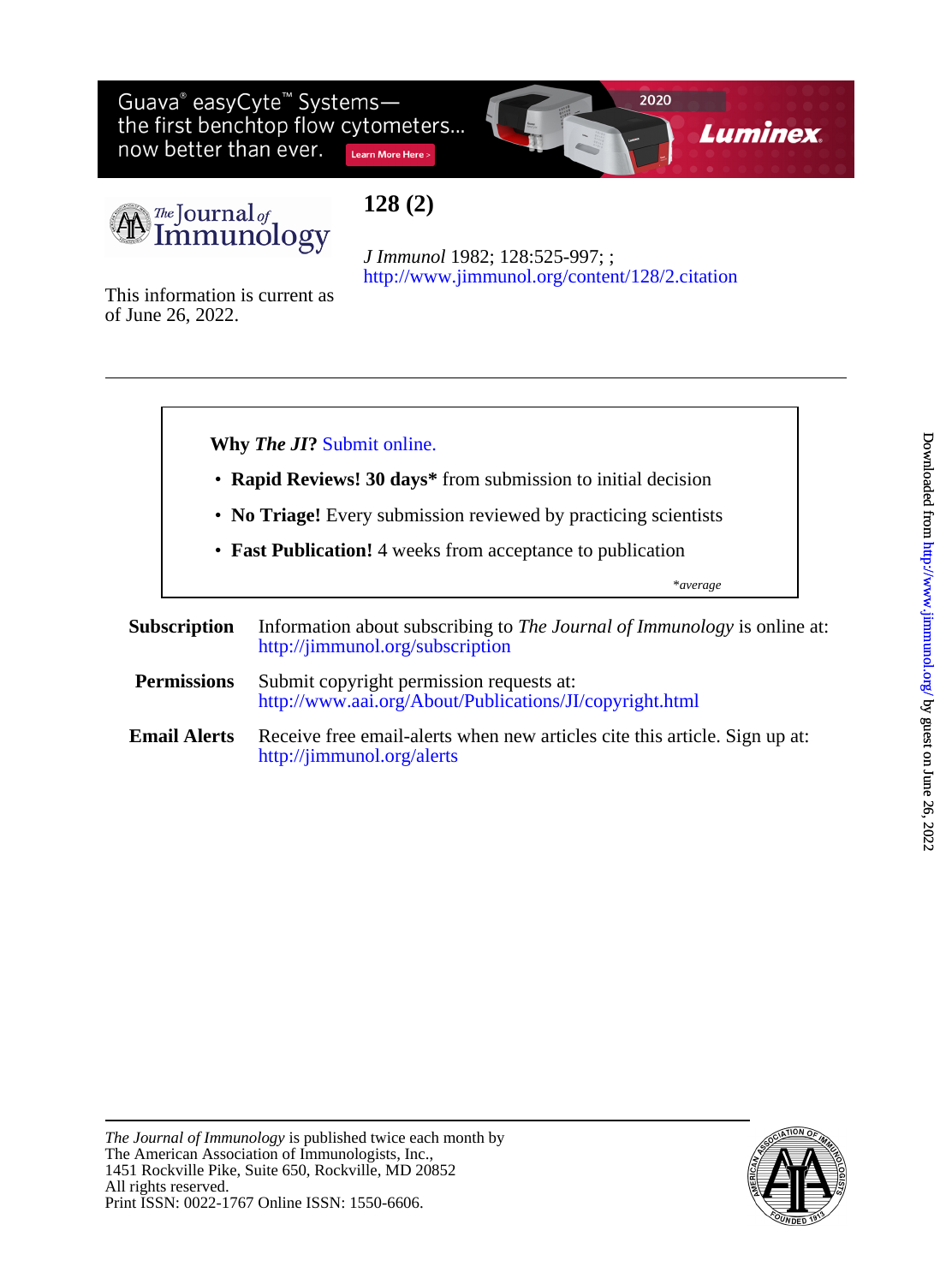# **Contents**

## **CELLULAR IMMUNOLOGY**

| T. E. Fehniger, O. Martínez-Maza,<br>S. Kanowith-Klein, and R. F.<br>Ashman        | 568 | Analysis of Antigen-Binding Cell Surface Ig Profiles and Ig-Secreting Cells in Mice<br>Carrying the Nu Allele: Immune Regulation Abnormality in Heterozygous $Nu/+$<br>Mice                          |  |
|------------------------------------------------------------------------------------|-----|------------------------------------------------------------------------------------------------------------------------------------------------------------------------------------------------------|--|
| T-W. Chang, D. Testa, P. C. Kung,<br>L. Perry, H. J. Dreskin, and G.<br>Goldstein  | 585 | Cellular Origin and Interactions Involved in $\gamma$ -Interferon Production Induced by<br><b>OKT3 Monoclonal Antibody</b>                                                                           |  |
| M. L. Thoman, and W. O. Weigle                                                     | 590 | Preliminary Chemical and Biologic Characterization of (Fc)TRF: an Fc Fragment-<br>Induced T Cell-Replacing Factor                                                                                    |  |
| R. Ceredig, and H. Robson Mac-<br><b>Donald</b>                                    | 614 | Phenotypic and Functional Properties of Murine Thymocytes. II. Quantitation of<br>Host- and Donor-Derived Cytolytic T Lymphocyte Precursors in Regenerating<br><b>Radiation Bone Marrow Chimeras</b> |  |
| Y. Baine, and G. J. Thorbecke                                                      | 639 | Induction and Persistence of Local B Cell Memory in Mice                                                                                                                                             |  |
| S. C. Gilman, J. S. Rosenberg, and<br>J. D. Feldman                                | 644 | T Lymphocytes of Young and Aged Rats. II. Functional Defects and the Role of<br>Interleukin-2                                                                                                        |  |
| J. S. Rosenberg, and J. D. Feld-<br>man                                            | 651 | Activation of Rat B Lymphocytes. I. Characterization of Anti-immunoglobulin Re-<br>sponses and Isotype Density of Rat B Cells                                                                        |  |
| J. S. Rosenberg, S. C. Gilman, and<br>J. D. Feldman                                | 656 | Activation of Rat B Lymphocytes. II. Functional and Structural Changes in "Aged"<br>Rat B Lymphocytes                                                                                                |  |
| Y. Miki, H. Kishi, A. Muraguchi, S.<br>Kishimoto, Y. Yamamura, and<br>T. Kishimoto | 675 | The Requirement for Esterase Activation in T Cell Replacing Factor (TRF)-Induced<br>IgG Production in a Human B Blastoid Cell Line                                                                   |  |
| S. L. Kaattari, and M. B. Ritten-<br>berg                                          | 720 | Concanavalin A Supernatant Recruits Antigen-Insensitive IgG Memory B Lympho-<br>cyte Precursors into an Antigen-Sensitive Precursor Pool                                                             |  |
| E. Larsson                                                                         | 742 | Functional Heterogeneity of Helper T Cells: Two Distinct Helper T Cells Are Required<br>for the Production of T Cell Growth Factor                                                                   |  |
| M. Gullberg, and E-L. Larrson                                                      | 746 | Studies on Induction and Effector Functions of Concavalin A-Induced Suppressor<br>Cells That Limit TCGF Production                                                                                   |  |
| R. C. Bleakley, C. Havele, and V.<br>Paetkau                                       | 758 | Cellular and Molecular Properties of an Antigen-Specific Cytotoxic T Lymphocyte<br>Line                                                                                                              |  |
| I. Löwy, M. Joskowicz, and J.<br><b>Theze</b>                                      | 768 | Characterization of Suppressor Cells Regulating in Vitro Expression of IgG2A and<br>IgG2B Antibody Responses                                                                                         |  |
| M. Kramer, and U. Koszinowski                                                      | 784 | T Cell-Specific Suppressor Factor(s) with Regulatory Influence on Interleukin 2<br><b>Production and Function</b>                                                                                    |  |
| M. Beckwith, and S. S. Rich                                                        | 791 | Suppressor-Target Interaction in Alloantigen-Induced Responses: Induction of a<br>Second Cell in the Suppressive Pathway                                                                             |  |
| P. J. Conlon, C. S. Henney, and S.<br>Gillis                                       | 797 | Cytokine-Dependent Thymocyte Responses: Characterization of IL 1 and IL 2<br>Target Subpopulations and Mechanism of Action                                                                           |  |
| R. I. Zuberi, and A. Altman                                                        | 817 | Helper Factor Production in Murine Secondary Syngeneic Mixed Leukocyte Re-<br>actions                                                                                                                |  |
| S. K. Stevens, I. L. Weissman, and<br>E. C. Butcher                                | 844 | Differences in the Migration of B and T Lymphocytes: Organ-Selective Localization<br>in Vivo and the Role of Lymphocyte-Endothelial Cell Recognition                                                 |  |
| M. Miyama-Inaba, T. Suzuki, Y.<br>Paku, and T. Masuda                              | 882 | Feedback Regulation of Immune Responses by Immune Complexes; Possible<br>Involvement of a Suppressive Lymphokine by FcRy-Bearing B Cells                                                             |  |
| J. Yodoi, M. Adachi, and T. Ma-<br>suda                                            | 888 | Induction of $FcRa$ on Murine Lymphocytes by IgA in Vitro                                                                                                                                            |  |
| D. H. Raulet, T. Hünig, and D. C.<br>Parker                                        | 908 | T Cells Produce TRF in Response to Con A and Factors in T Cell Hybridoma<br>Supernatants                                                                                                             |  |

*Continued on page 4* 

**THE JOURNAL OF IMMUNOLOGY (ISSN 0022-1767) is published monthly** by **The American Association of Immunologists, 428** E. **Preston Street, Baltimore,**  MD 21202. Annual dues includes \$55 for journal subscription. Second class postage paid at Baltimore, MD and at additional mailing offices. Postmaster send<br>address changes (Form 3579) to Williams & Wilkins, 428 E. Preston S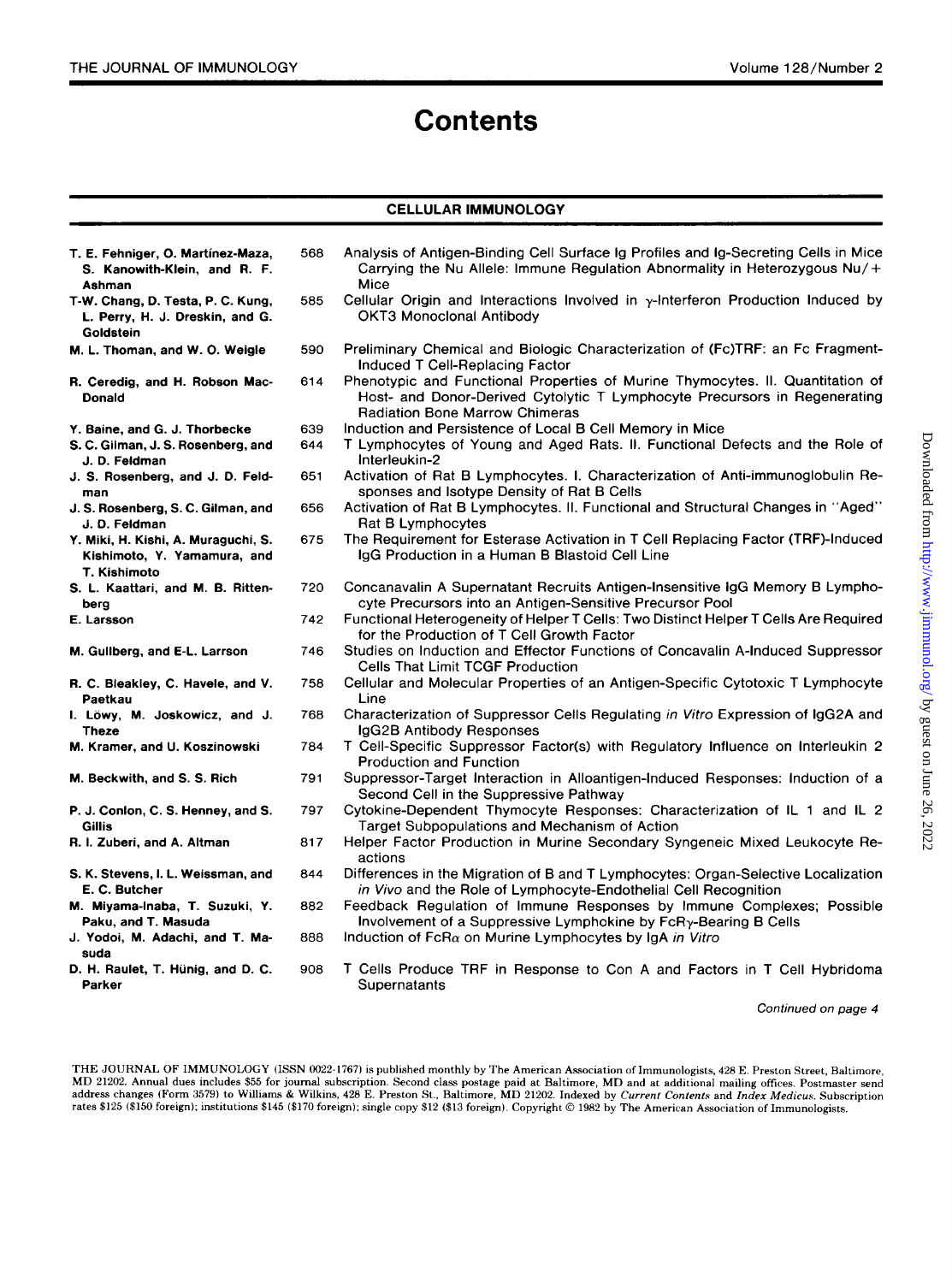Mestecky

| A. Durandy, A. Fischer, and C.<br>Griscelli                                      | 525 | Inability of Newborns' or Pregnant Women's Monocytes to Suppress Pikeweed<br>Mitogen-Induced Responses                                                                                                                            |
|----------------------------------------------------------------------------------|-----|-----------------------------------------------------------------------------------------------------------------------------------------------------------------------------------------------------------------------------------|
| P. J. Keeling, and P. M. Henson                                                  | 563 | Lysosomal Enzyme Release from Human Monocytes in Response to Particulate<br>Stimuli                                                                                                                                               |
| G. Tosato, I. T. Magrath, and R. M.<br><b>Blaese</b>                             | 575 | T Cell-Mediated Immunoregulation of Epstein Barr Virus- (EBV) Induced B Lympho-<br>cyte Activation in EBV-Seropositive and EBV-Seronegative Individuals                                                                           |
| R. Palacios, I. Sugawara, and C.<br>Fernandez                                    | 621 | Dextran-Sulfate: A Mitogen for Human T Lymphocytes                                                                                                                                                                                |
| M. López-Botet, G. Fontán, M. C.<br>G. Rodriguez, and M. O. de Lan-<br>dázuri    | 679 | Relationship between IL 2 Synthesis and the Proliferative Response to PHA in<br>Different Primary Immunodeficiencies                                                                                                              |
| H. C. Rümke, F. G. Terpstra, B.<br>Huis, T. A. Out, and W. P. Zeijle-<br>maker   | 696 | Immunoglobulin Production in Human Mixed Lymphocyte Cultures: Implications for<br>Co-cultures of Cells from Patients and Healthy Donors                                                                                           |
| H. L. Cooper, R. Fagnani, J. Lon-<br>don, J. Trepel, and E. P. Lester            | 828 | Effect of Interferons on Protein Synthesis in Human Lymphocytes: Enhanced<br>Synthesis of Eight Specific Peptides in T Cells and Activation-Dependent Inhibi-<br>tion of Overall Protein Synthesis                                |
| T. Miyawaki, T. Nagaoki, T. Yokoi,<br>A. Yachie, N. Uwadana, and N.<br>Taniguchi | 899 | Cellular Interactions of Human T Cell Subsets Defined by Monoclonal Antibodies in<br>Regulating B Cell Differentiation: A Comparative Study in Nocardia Water-Soluble<br>Mitogen- and Pokeweed Mitogen-Stimulated Culture Systems |
| W. H. Kutteh, S. J. Prince, and J.                                               | 990 | Tissue Origins of Human Polymeric and Monomeric IgA                                                                                                                                                                               |

CLINICAL IMMUNOLOGY

## IMMUNOCHEMISTRY

| E. A. Kabat, J. Liao, J. Shyong,                                                        | 540 | A Monoclonal IgMA Macroglobulin with Specificity for Lacto-N-tetraose in a Patient                                                                                                               |
|-----------------------------------------------------------------------------------------|-----|--------------------------------------------------------------------------------------------------------------------------------------------------------------------------------------------------|
| and E. F. Osserman                                                                      |     | with Bronchogenic Carcinoma                                                                                                                                                                      |
| K. R. Williams, and J. L. Claflin                                                       | 600 | Clonotypes of Anti-Phosphocholine Antibodies Induced with Proteus morganii (Pot-<br>ter). II. Heterogeneity, Class, and Idiotypic Analyses of the Repertoires in<br>BALB/c and A/HeJ Mice        |
| C. R. Lambré, M. D. Kazatchkine,<br>F. Maillet, and M. Thibon                           | 629 | Guinea Pig Erythrocytes, after Their Contact with Influenza Virus, Acquire the Ability<br>to Activate the Human Alternative Complement Pathway Through Virus-Induced<br>Desialation of the Cells |
| C-M. Huang, M. Parsons, E. K.<br>Wakeland, K. Moriwaki, and L.<br>A. Herzenberg         | 661 | New Immunoglobulin IgG Allotypes and Haplotypes Found in Wild Mice with<br>Monoclonal Anti-Allotope Antibodies                                                                                   |
| M. Wallach, R. Ishay-Michaeli, D.<br>Givol, and R. Laskov                               | 684 | Analysis of Immunoglobulin mRNA in Murine Myeloma Cell Variants Defective in<br>the Synthesis of the Light or Heavy Polypeptide Chains                                                           |
| S. P. Chang, M. Brown, and M. B.<br>Rittenberg                                          | 702 | Immunologic Memory to Phosphorylcholine. II. PC-KLH Induces Two Antibody<br>Populations That Dominate Different Isotypes                                                                         |
| S. J. Betz, N. Page, C. Estrade,<br>and H. Isliker                                      | 707 | The Effect of Specific Antibody on Antibody-Independent Interactions between E.<br>coli J5 and Human Complement                                                                                  |
| R. Sitia, H. Kikutani, A. Rubartelli,<br>Y. Bushkin, J. Stavnezer, and U.<br>Hammerling | 712 | Membrane-Bound and Secreted IgA Contain Structurally Different $\alpha$ -Chains                                                                                                                  |
| A. R. Sterk, and T. Ishizaka                                                            | 838 | Binding Properties of IgE Receptors on Normal Mouse Mast Cells                                                                                                                                   |
| E. J. Brown, T. A. Gaither, C. H.<br>Hammer, S. W. Hosea, and M.<br>M. Frank            | 860 | The Use of Conglutinin in a Quantitative Assay for the Presence of Cell-Bound C3bi<br>and Evidence That a Single Molecule of C3bi is Capable of Binding Conglutinin                              |
| D. M. Lublin, and F. C. Grumet                                                          | 866 | Mechanism of Enhanced Complement-Dependent Cytotoxicity of Papain-Treated<br>Lymphocytes: Evidence for Increased Stability of Classical Pathway C3 Conver-<br>tase                               |
| L. Jacob, and F. Tron                                                                   | 895 | Monoclonal Anti-deoxyribonucleic Antibodies. I. Isotype and Specificity Studies                                                                                                                  |
|                                                                                         |     | Continued on page 5                                                                                                                                                                              |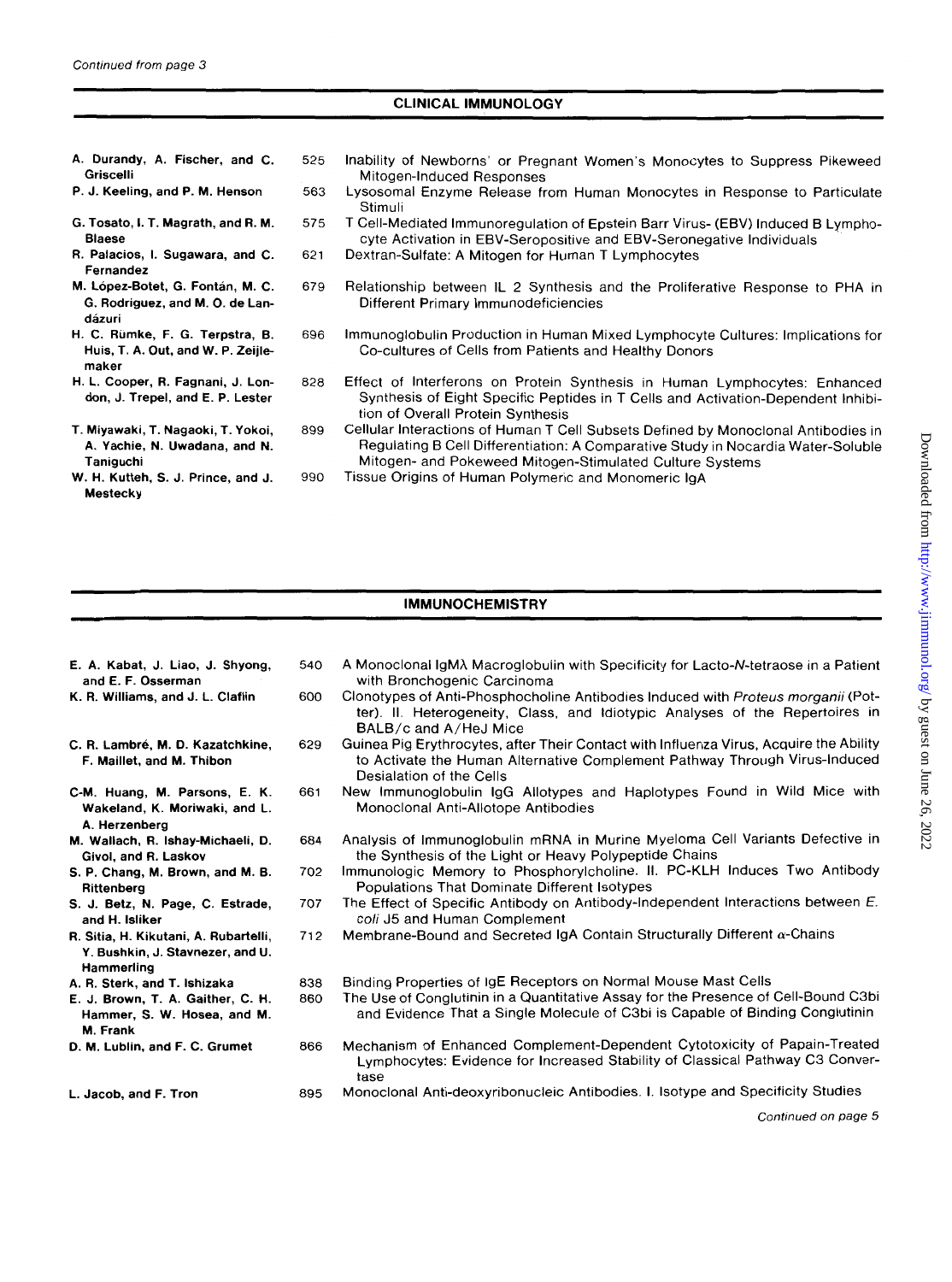| Continued from page 4 |  |  |  |
|-----------------------|--|--|--|
|-----------------------|--|--|--|

#### IMMUNOGENETICS AND TRANSPLANTATION

~ ~~ ~

| S-T. Ju, S. H. Pincus, C. J. Stocks,<br>Jr., M. Pierres, and M. E. Dorf        | 545 | Idiotypic Analysis of Hybridoma Antibodies to Branched Synthetic Polymer (Tyr,<br>Glu)-Ala-Lys: Idiotypic Relationship with Antibodies to Linear Random Polymer<br>$(Glu^{60}, Ala^{30}, Tyr^{10})$                           |  |  |
|--------------------------------------------------------------------------------|-----|-------------------------------------------------------------------------------------------------------------------------------------------------------------------------------------------------------------------------------|--|--|
| P. K. Arora, R. B. Levy, and G. M.<br><b>Shearer</b>                           | 551 | Preferential Response Patterns of Cytotoxic T Lymphocytes Specific for Fluorescein<br>Isothiocyanate-(FITC) Modified Autologous Cells                                                                                         |  |  |
| A. J. S. Duarte, C. B. Carpenter,<br>and T. B. Strom                           | 580 | Expression of T Cell Differentiation Antigens and Ia on Rat Cytotoxic T Lymphocytes                                                                                                                                           |  |  |
| M. K. Wittner, M. A. Bach, and H.<br>Köhler                                    | 595 | Immune Response to Phosphorylcholine. I. Characterization of Hybridoma Anti-<br>TEPC15 Antibodies                                                                                                                             |  |  |
| M. A. Vadas                                                                    | 691 | Genetic Control of Eosinophilia in Mice Gene(s) Expressed in Bone Marrow-Derived<br><b>Cells Control High Responsiveness</b>                                                                                                  |  |  |
| J. A. Berzofsky, G. K. Bucken-<br>meyer, and G. Hicks                          | 737 | Genetic Control of the Immune Response to Myoglobins. VI. Distinct Ir Genes for<br>Different Myoglobins: Complementing Genes in I-A and H-2D for Equine Myoglo-<br>bin                                                        |  |  |
| C. Devaux, and M. Pierres                                                      | 751 | Clonal Analysis of B and T Cell Responses to la Antigens. III. Characterization of 12<br>Xenogeneic Anti-idiotypic Antisera to A.TH-Derived Anti-I-A <sup>k</sup> and Anti-I-E <sup>k</sup> Mon-<br>oclonal Antibodies        |  |  |
| D. W. Thomas, and M. D. Hoffman                                                | 780 | Lack of a Macrophage Defect in Presentation of Antigens under Ir Gene Control                                                                                                                                                 |  |  |
| A. Lucas, and C. Henry                                                         | 802 | Expression of the Major Cross-Reactive Idiotype in a Primary Anti-Azobenzenear-<br>sonate Response                                                                                                                            |  |  |
| K. Ozato, and D. H. Sachs                                                      | 807 | Detection of at Least Two Distinct Mouse I-E Antigen Molecules by the Use of a<br>Monoclonal Antibody                                                                                                                         |  |  |
| J. S. Bromberg, J. T. Nepom, B.<br>Benacerraf, and M. I. Greene                | 834 | Hapten-Coupled Monoclonal Anti-I-A Antibodies Provide a First Signal for the<br>Induction of Suppression                                                                                                                      |  |  |
| D. A. Vallera, C. C. B. Soderling,<br>and J. H. Kersey                         | 871 | Bone Marrow Transplantation across Major Histocompatibility Barriers in Mice. III.<br>Treatment of Donor Grafts with Monoclonal Antibodies Directed against Lyt<br>Determinants                                               |  |  |
| W. R. Green                                                                    | 920 | Recognition of $G_{1x}$ -Linked Minor Histocompatibility Antigens by H-2-Restricted<br>Cytotoxic T Lymphocytes from C57BL/6-G <sub>IX<sup>4</sup></sub> Mice: An Approach to Mapping the<br>Genes Controlling G <sub>ix</sub> |  |  |
| A. Y. Eastman, and D. A. Law-<br>rence                                         | 926 | TNP-Modified Syngeneic Cells Enhance Immunoregulatory T Cell Activities Similar<br>to Allogeneic Effects                                                                                                                      |  |  |
| S. Kato, P. Iványi, E. Lacko, B.<br>Breur, R. du Bois, and V. P.<br>Eijsvoogel | 949 | Identification of Human CML Targets. HLA-B Locus (B12) Antigen Variants Defined<br>by CTL Generated between B Locus-Identical (B12) Responder-Stimulator Pairs                                                                |  |  |

## IMMUNOPATHOLOGY

- D. J. Anderson, and T. H. Tarter
- **M.** W. Verghese, and **R.** Snyderman
- B. **F.** Driscoll, **M.** W. Kies, and E. C. Alvord, Jr.

635

71 7

- T. N. Marion, **A. R.** Lawton **111, J. F.**  Kearney, and D. E. Briles
- **R.** T. Shoen, **M. I.** Greene, and D. E. Trentham
- H. **J.** Showell, **P.** H. Naccache, P. Borgeat, **S.** Picard, P. Vallerand, E. L. Becker, and **R. 1.** Sha'afi
- K. Sakamoto, J. K. Seeley, **T.**  Lindsten, J. Sexton, **J.** Yetz, **M.**  Ballow, and D. T. Purtilo
- **T.** Namikawa, J. **R.** Richert, B. **F.**  Driscoll, **M.** W. Kies, and E. C. Alvord, Jr.
- 535 608 Immunosuppressive Effects of Mouse Seminal Plasma Components *in Vivo* and *in Vitro*  Endotoxin (LPS) Stimulates *in Vitro* Migration of Macrophages from LPS-Resistant
	- Mice but Not from LPS-Sensitive Mice Suppression of Acute Experimental Allergic Encephalomyelitis in Guinea Pigs by Prior Transfer of Suboptimal Numbers of EAE-Effector Cells: Induction of Chronic EAE in Whole Tissue-Sensitized Guinea Pigs
- 668 Anti-DNA Autoantibodies in (NZB  $\times$  NZW)F<sub>1</sub> Mice Are Clonally Heterogeneous, but the Majority Share a Common ldiotype
	- Antigen-Specific Suppression of Type II Collagen-Induced Arthritis by Collagen-Coupled Spleen Cells
- 811 Characterization of the Secretory Activity of Leukotriene B<sub>4</sub> toward Rabbit Neutrophils
- 904 Abnormal Anti-Epstein Barr Virus Antibodies in Carriers of the X-linked Lymphoproliferative Syndrome and in Females at Risk
- 932 Transfer of Allergic Encephalomyelitis with Spleen Cells from Donors Sensitized with Myelin Basic Protein in Incomplete Freund's Adjuvant